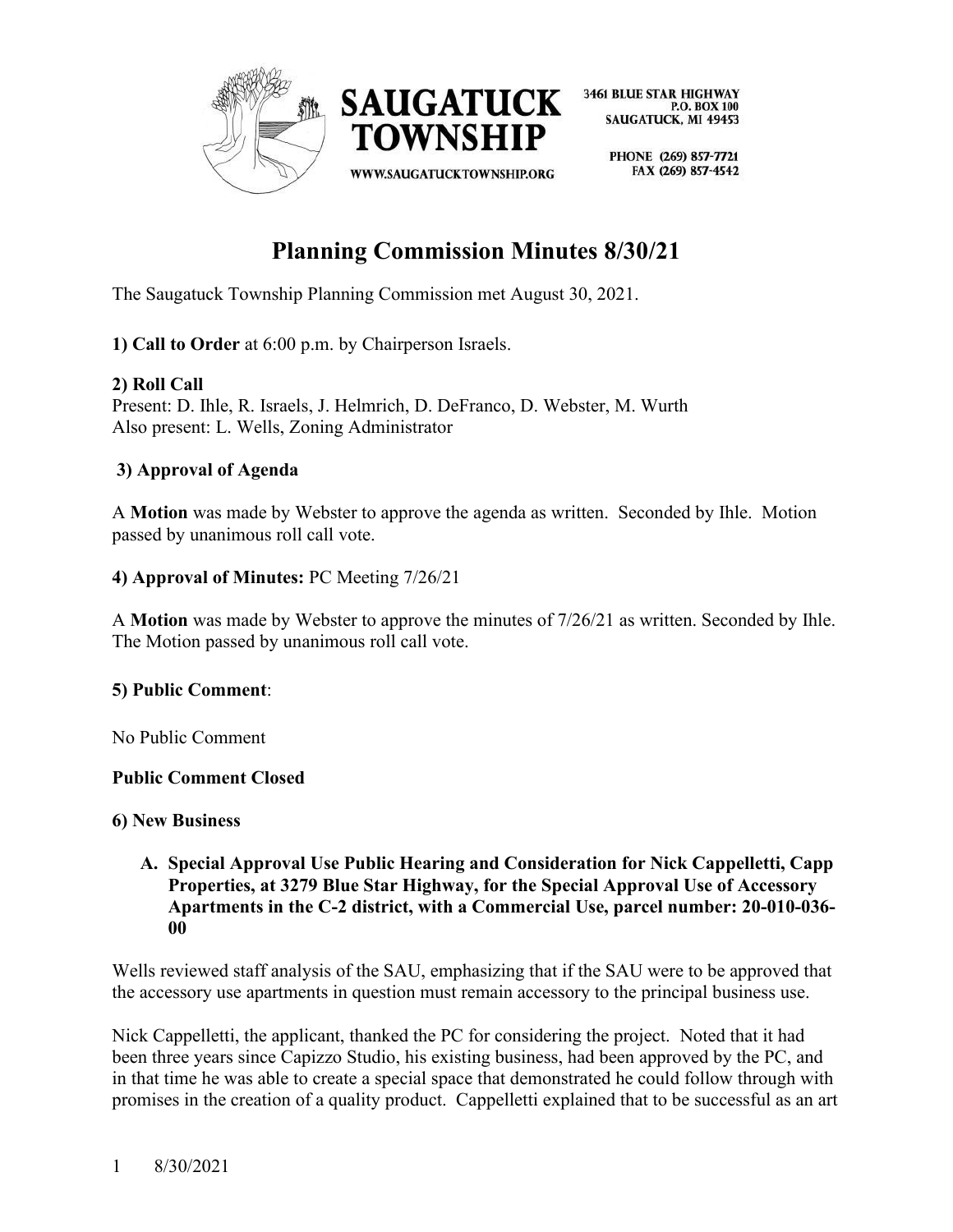



> PHONE (269) 857-7721 FAX (269) 857-4542

gallery it was necessary to be creative. Cappelletti stated that many businesses dabble in the area of experiences, and envisions that the accessory apartments he is proposing would be used by both artists and buyers of art. Explained that the accessory apartments would facilitate attracting out-of-area artists for residencies or for teaching courses, and that this expanded aspect of the studio could improve the sustainability of his business. Cappelletti also noted that the accessory apartments could fill an attainable housing need. Stated that he did not anticipate each unit housing more than two people at a time, but he would follow the conditions established by the PC.

Project architect, Chuck Carlson, P.O. Box 111 Douglas, noted that there were some discrepancies on the plans submitted and submitted new plans that had updated total square footage for the accessory apartments and added parking spaces to satisfy ordinance requirements. Carlson explained that the applicant had submitted the plans to the Fire Department for review and had received detailed notes in response. Carlson said that the current plans satisfy the Fire Department's concerns. Carlson also noted that the visuals of the accessory apartments submitted to the PC were inspiration images for the aesthetic of the units and did not reflect actual renderings.

## **Public Hearing Opened**

- 1. Sean Steele, 3291 Blue Star Highway, thought the proposal was an interesting idea but felt that clarification of the plans was necessary. Requested that the use of the accessory apartments be clarified and that the use be tied to the use of the primary business.
- 2. Rob Job, 423 Center Street Douglas, stated that he was interested to see how BSH was developing. Explained that he has known the applicant for a long time and believes that Mr. Cappelletti has contributed a great deal to the art community in town.

# **Public Hearing Closed.**

Webster expressed concern with (1) the fact that the proposed square footage of the accessory apartment units was far below the minimum established for a single-unit residential home in the current zoning ordinance, thus going against the zoning ordinance, and (2) that the apartments may be rented in a way not associated with the primary business. Referred to Zoning Ordinance guiding minimum square footage for single home dwellings.

Mr. Cappelletti said that in setting the proposed square footage he was guided by the fact that the proposal was for an accessory apartment and that there was some precedence with other properties in the TWP having small dwellings on-site. Mr. Cappelletti thought he could be on the forefront of the activities of attainable housing. Mr. Cappelletti expressed that it was not his intention to mislead the PC; he intended to use the accessory apartments in the way presented in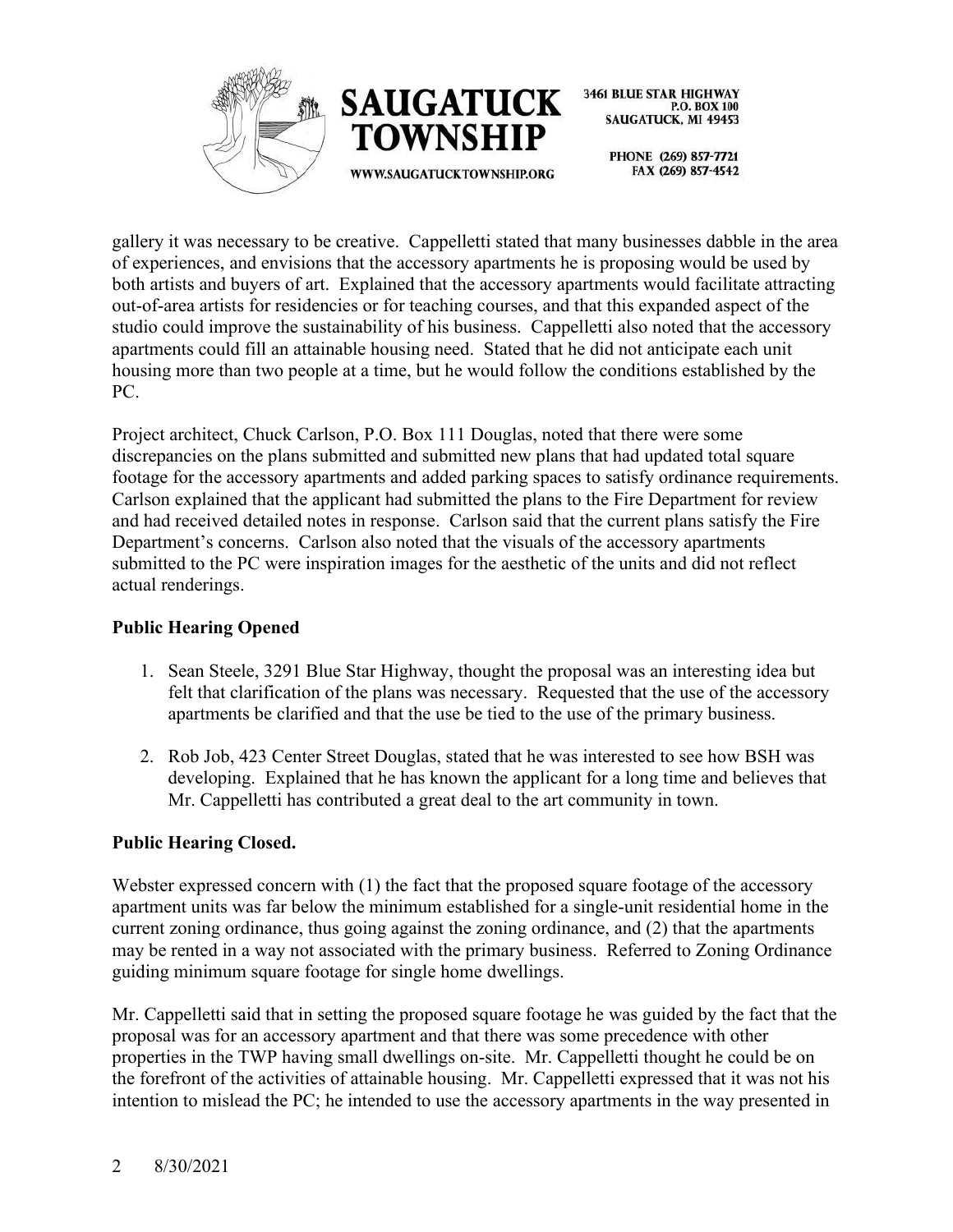



> PHONE (269) 857-7721 FAX (269) 857-4542

his SAU application and would not be bothered if he could not rent the units in the off-season. Webster said that the PC should not connect the proposal with the work being done by the Special Committee on Attainable Housing. Israels said that the housing committee has not finished its work nor has any recommendations at this point in time.

Webster said that the use under consideration appeared to be a mixed-use parcel. Commissioners questioned the definition of "motel." Wells read the definition of a motel from the Zoning Ordinance, clarifying that the definition did not exclude free-standing units and that the minimum square footage was set at 180 square feet of Floor Area for each unit. Webster asked the applicant if there would be kitchens in the accessory apartments. Cappelletti said he would include only a small refrigerator and microwave, but not a full kitchen. Webster asked if there would be bathrooms in the units. Cappelletti confirmed that to be the case.

Helmrich asked if the PC could limit the number of nights guests could stay in the accessory apartments. Webster referenced the 180 minimum square feet of Floor Space for motel rooms and asked about the maximum number of guests per room. Israels asked whether this was an application for a PUD and said that it was not an application for a motel. Wells read the definition of "dwelling." Wells said she was not considering the accessory apartments in the application to be "dwellings," and that the apartments would be part of the business use. Wells considered the units to be detached accessory apartments in association with a business on the same parcel. Ihle inquired about utilities. Cappelletti explained that the accessory apartments would have access to municipal water and septic.

Webster asked whether the PC needed to include a condition in any approval stating that the accessory apartments could not be used as accessory dwellings. Wells did not believe such a condition was necessary. Israels asked if there was a limit to the number of accessory apartments on the property. Wells said that not more than 5% of the property can be used for accessory buildings. Helmrich asked about signage. Wells said that the content of the signage could not be regulated, but allowed only one sign per parcel. Ihle and DeFranco thanked Cappelletti. Israels said the apartments should remain incidental to the business.

A **Motion** was made Webster to approve the Special Approval Use of Accessory Apartments in the C-2 district, with Commercial Use, parcel number: 20-010-036-00, with the first five conditions outlined by staff with amendment to condition 4 to read "Accessory apartments shall remain accessory and incidental to a principal business use on the property, and lands shall not be divided to separate uses," and amendment to condition 5 to read, "The minimum square footage of the interior main floor space of the accessory apartments shall be 544 square feet, excluding garage and porch." Seconded by Ihle. The Motion passed by unanimous roll call vote.

# **B. Public Hearing to consider an ordinance to amend zoning section 40-637 and 40-**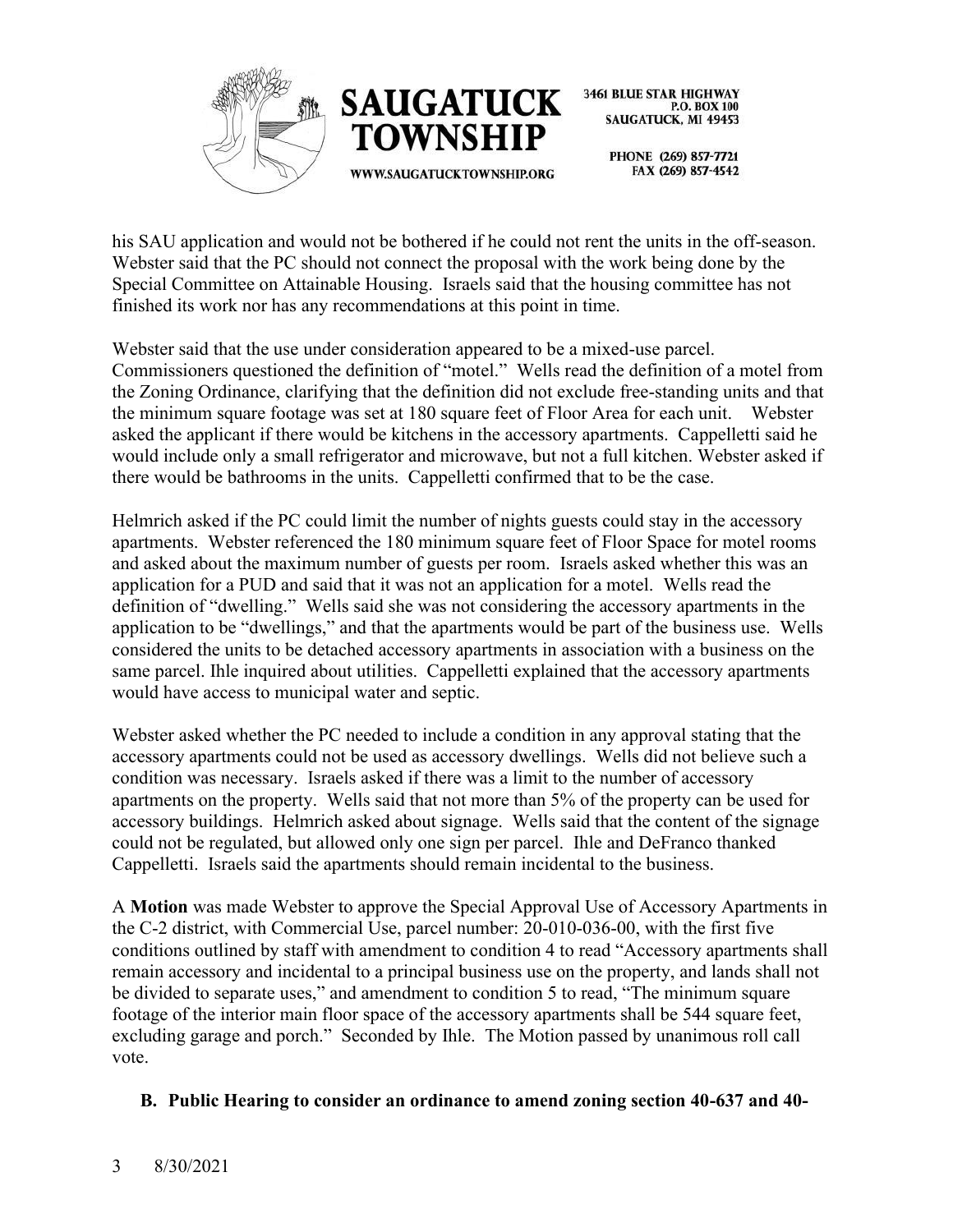

> PHONE (269) 857-7721 FAX (269) 857-4542

# **780(c)(5) of chapter 40 of the Code of Ordinances, Township of Saugatuck**

Wells reviewed recent updates made to the proposed ordinance amendment.

Public Hearing Opened.

Public Hearing Closed.

Israels relayed a message from Roy McIlwaine, who recommended adding that if material is to be removed from the site that there should be a plan identifying where that material is to go. Wells noted that this concern was addressed in subsection B.1 of the proposed ordinance.

Wurth asked about water overflow. Ihle mentioned that overflow is considered by engineers. Wells mentioned that the proposed ordinance included setbacks and that any plan for a manmade waterbody would need to be reviewed by a professional engineer.

Ihle was pleased with the proposed ordinance, and said that he would like to see clarification on what would constitute "completion" of a manmade waterbody. Commissioners discussed the length of time before a final survey would need to be submitted. Wells recommended additions to sections 14 and 15 such that they read "All manmade waterbodies shall be completed *according to the approved plan*" and "Within 2 months of completion of any waterbody *according to the approved plan*,*"* respectively, and that wherever the word "pond" appeared in the ordinance that it be replaced with "manmade waterbody."

A **Motion** was made by Ihle to approve an ordinance to amend zoning section 40-637 and 40-  $780(c)(5)$  of chapter 40 of the Code of Ordinances, Township of Saugatuck. Seconded by Helmrich. Motion passes by unanimous vote.

## **C. Site Plan Review for Michael Widdes to build a light industrial building in the I-1 district at 6322 Gleason Road, parcel number: 20-260-007-00**

Wells reviewed the project. Wells called attention to trash removal, floor drains and building exterior as it did not meet architectural standards. Wells noted that the project met all other standards.

Widdes introduced the project, and expressed his willingness to do anything that the PC recommended for waste removal. Widdes mentioned that he would be moving his family and business to Saugatuck, and stated that the proposed building would be used primarily for storage and hobby related activities.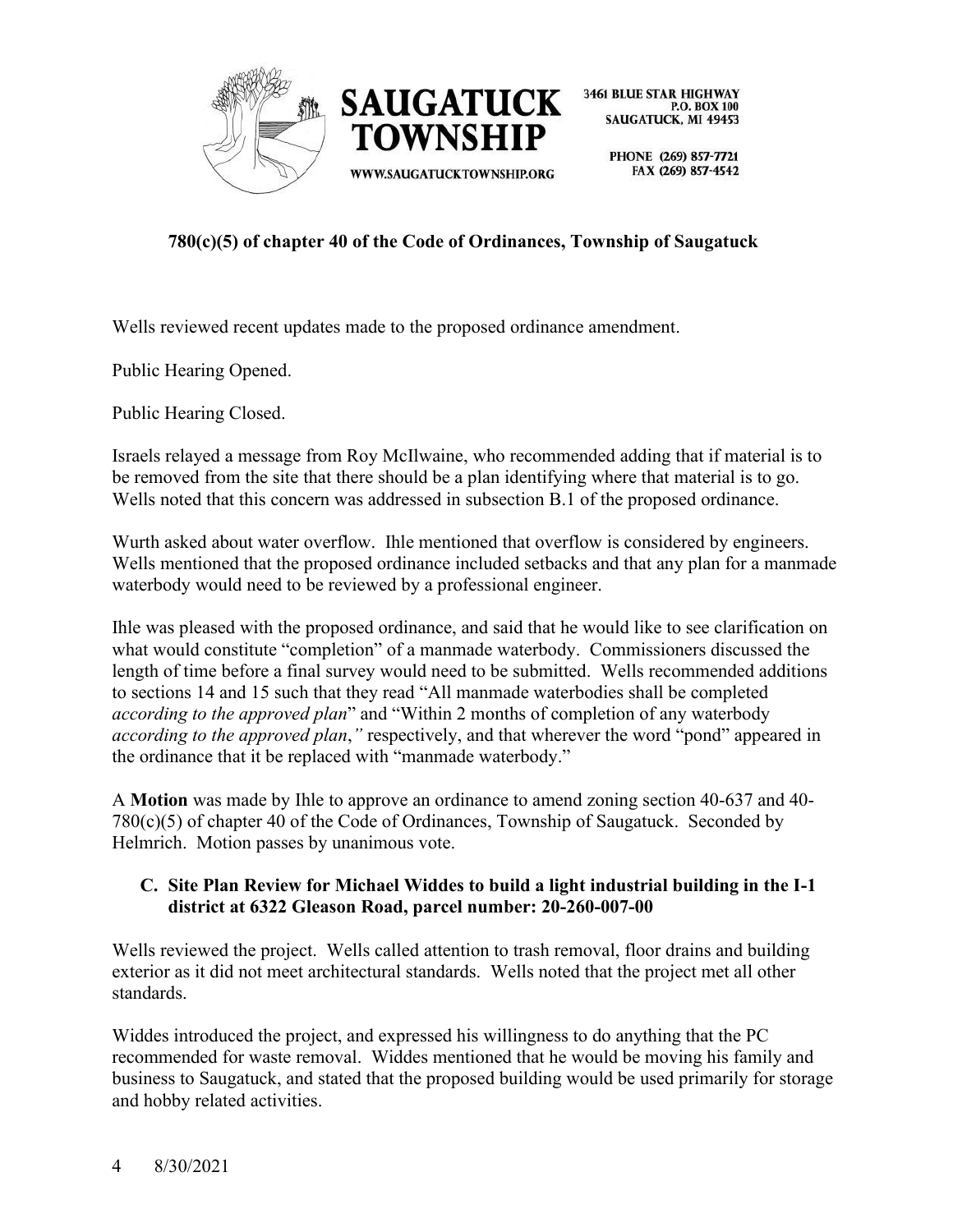



> PHONE (269) 857-7721 FAX (269) 857-4542

Wurth asked if the building was for a hobby or business. Widdes said it was mostly for a hobby and that he would be the only person on-site. Wurth asked if there would be any hazardous materials on-site. Widdes said that there would only be metal. Helmrich asked if there were any pre-existing buildings on the property. Widdes said there was a shed he intended to keep. Israels stated that Widdes could keep a waste receptacle inside, but if kept outside there would be standards to be met. Israels asked about visitors to the site and parking. Webster asked about future buildings on the property. Ihle asked about plans for floor drains. DeFranco asked about meeting the architectural standards. Webster inquired about waste removal and recommended adding a condition if the applicant chose to move his waster receptacle outdoors.

A **Motion** was made by DeFranco to approve site plan review for Michael Widdes to build a light industrial building in the I-1 district at 6322 Gleason Road, parcel number: 20-260-007-00, with the eight conditions identified by staff and a ninth condition to read, "Should a dumpster be required it shall be enclosed to conform with ordinance standards." Seconded by Ihle. Motion passes by unanimous roll call vote.

## **D. Select Liaison to the ZBA**

Ihle volunteered to be the PC liaison to the ZBA if he could step down from committee responsibilities on the Special Committee on BSH Safety. Helmrich was willing to support Ihle. Israels said she would find someone to take over the Safety Committee. Commissioners discussed possibility of dissolving Safety Committee.

Unanimous roll call vote to endorse Ihle as PC Liaison to the ZBA. Ihle abstains.

## **7) Old Business**

## **A. Committee Reports**

Planning Commissioners heard special committee chairs report on progress of their special committee. Commissioners heard reports from Ihle (Blue Star Safety), Helmrich (Economic Development), DeFranco (Rural Character and Conservation), and Webster (Attainable Housing).

## **B. Township Board Update**

## **August 11 and 17, 2021**

## **Submitted by Board and PC Member Jon Helmrich**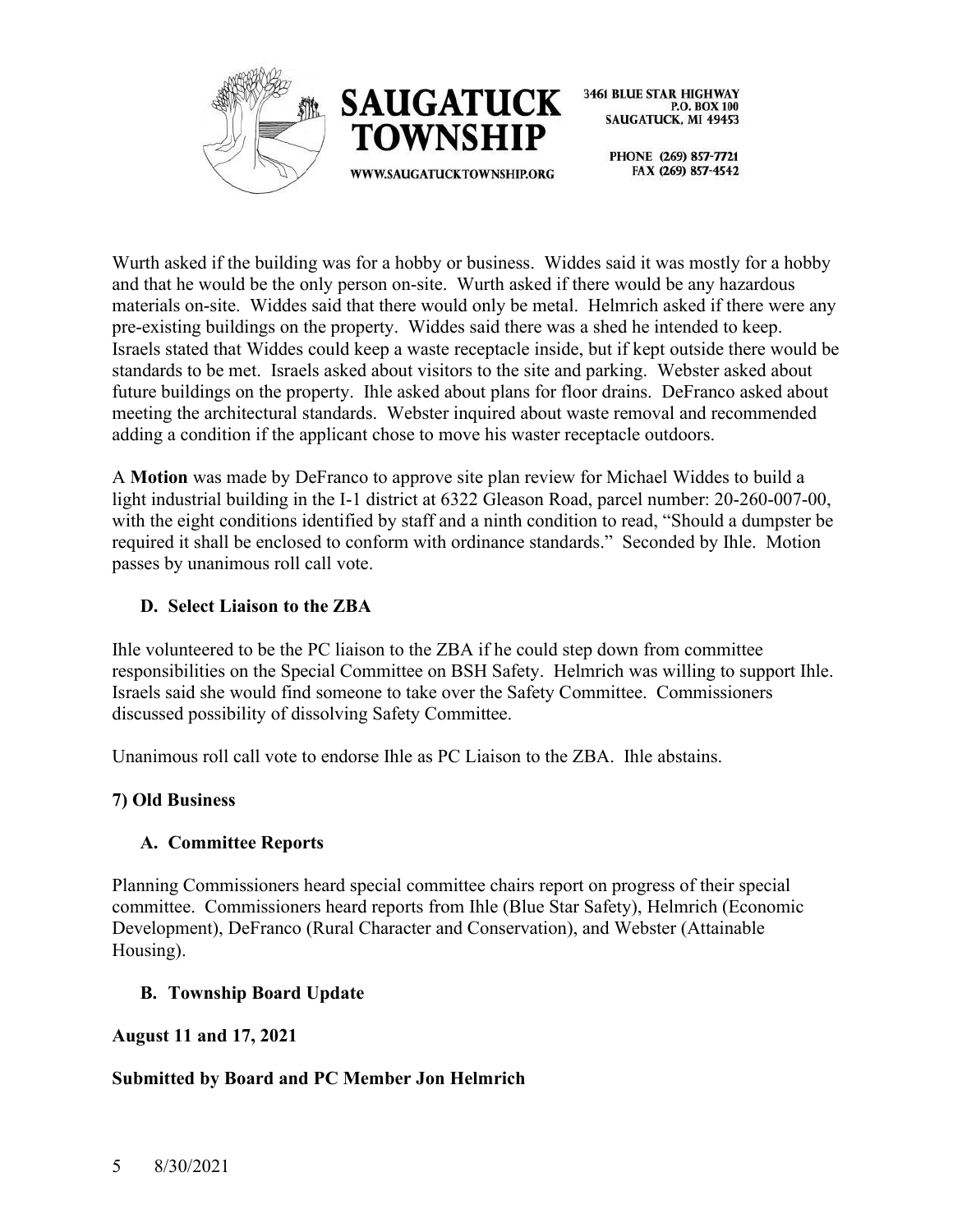



WWW.SAUGATUCKTOWNSHIP.ORG

**3461 BLUE STAR HIGHWAY** P.O. BOX 100 SAUGATUCK, MI 49453

> PHONE (269) 857-7721 FAX (269) 857-4542

- **The Township Board met August 11, 2021:**
	- Public Comment heard by County Mental Health director re: ARPA funds; Commissioner Kapenga praised the work of Fire Chief Janik and gave an update on County animal shelter. Other comments on Zoom meetings and recycling.
	- Public Hearing on Special Assessment District for 66th Street (Van Horn properties).
	- Manager update on Branding proposal which passed 3-2.
	- Appointment to Parks & Recreation Commission: Jane Dickie and Kenneth Butler appointed.
	- Appointed Dick Waskins to the Kalamazoo Lake Harbor Authority.
	- Rotary Club request for funds for the September fireworks. Passed.
	- Accepted contract for new Building Inspector, Eric Davis.
	- Accepted proposal for a full-time Community Development/Assessing Coordinator; a promotion for Jennifer Drew.
	- Voted 5 0 to approve 66th Street Special Assessment district.
	- Discussion of COVID-19 protocols for office: requiring vaccination or weekly testing, wearing masks in office, limiting amount of public entrance.
	- Reviewed a draft response to ACE regarding a proposed alternative marina plan for the Padnos property. Approved 3-2.
	- Adopted the MTA's Principles of Governance.
	- Openings on Planning Commission (Shipley resignation), ZBA, and Harbor Authority.

## • **The Township Board held a Committee of the Whole Workshop on August 17, 2021:**

Meeting was held for Manager's review, long-term Capital Improvement Plan, review of office upgrade plans, and items from Strategic Action Plan. Discussion only, no actions were taken due to the nature of such a meeting.

**• Next Board Meeting is Wednesday, September 8 at 6:00pm (new time) via Zoom.**

# **C. Staff Update**

No Staff update.

## **8. Adjourn**

A **Motion** was made to adjourn the meeting at 9:00 pm by Webster. Seconded by Ihle. Motion passed by unanimous voice vote. Next P.C. meeting: Monday, September 27th, 2021 at 6:00 p.m.